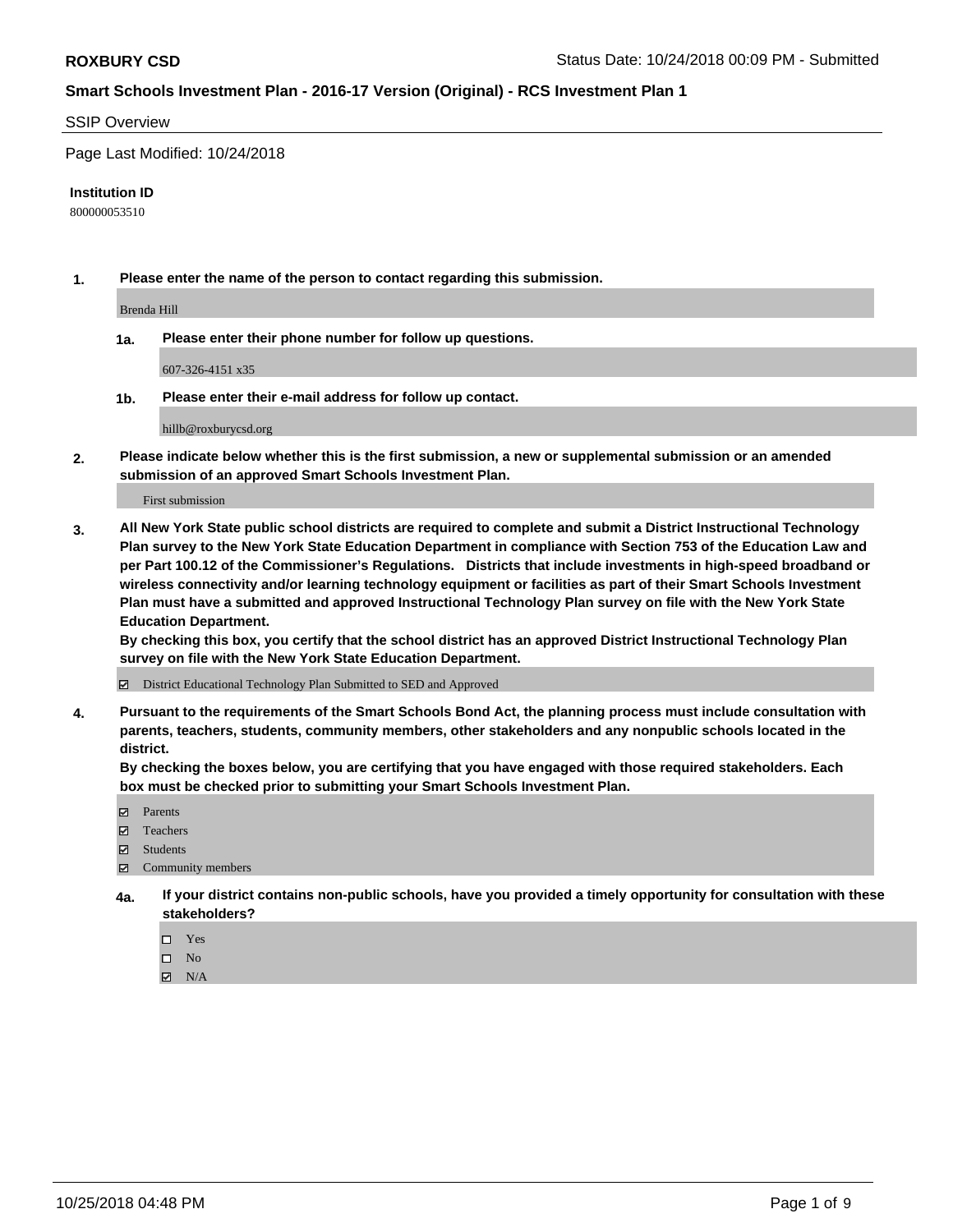### SSIP Overview

Page Last Modified: 10/24/2018

### **5. Certify that the following required steps have taken place by checking the boxes below: Each box must be checked prior to submitting your Smart Schools Investment Plan.**

- The district developed and the school board approved a preliminary Smart Schools Investment Plan.
- $\boxtimes$  The preliminary plan was posted on the district website for at least 30 days. The district included an address to which any written comments on the plan should be sent.
- $\boxtimes$  The school board conducted a hearing that enabled stakeholders to respond to the preliminary plan. This hearing may have occured as part of a normal Board meeting, but adequate notice of the event must have been provided through local media and the district website for at least two weeks prior to the meeting.
- The district prepared a final plan for school board approval and such plan has been approved by the school board.
- $\boxtimes$  The final proposed plan that has been submitted has been posted on the district's website.
- **5a. Please upload the proposed Smart Schools Investment Plan (SSIP) that was posted on the district's website, along with any supporting materials. Note that this should be different than your recently submitted Educational Technology Survey. The Final SSIP, as approved by the School Board, should also be posted on the website and remain there during the course of the projects contained therein.**

InvestmentPlan.pdf Smart Schools Bond Investment Plan.pdf FinalInvestmentPlan.pdf

**5b. Enter the webpage address where the final Smart Schools Investment Plan is posted. The Plan should remain posted for the life of the included projects.**

http://www.roxburycs.org/SmartSchoolsBondAct.aspx

**6. Please enter an estimate of the total number of students and staff that will benefit from this Smart Schools Investment Plan based on the cumulative projects submitted to date.**

401

**7. An LEA/School District may partner with one or more other LEA/School Districts to form a consortium to pool Smart Schools Bond Act funds for a project that meets all other Smart School Bond Act requirements. Each school district participating in the consortium will need to file an approved Smart Schools Investment Plan for the project and submit a signed Memorandum of Understanding that sets forth the details of the consortium including the roles of each respective district.**

 $\Box$  The district plans to participate in a consortium to partner with other school district(s) to implement a Smart Schools project.

**8. Please enter the name and 6-digit SED Code for each LEA/School District participating in the Consortium.**

| <b>Partner LEA/District</b> | ISED BEDS Code |
|-----------------------------|----------------|
| (No Response)               | (No Response)  |

**9. Please upload a signed Memorandum of Understanding with all of the participating Consortium partners.**

(No Response)

**10. Your district's Smart Schools Bond Act Allocation is:**

\$310,268

**11. Enter the budget sub-allocations by category that you are submitting for approval at this time. If you are not budgeting SSBA funds for a category, please enter 0 (zero.) If the value entered is \$0, you will not be required to complete that survey question.**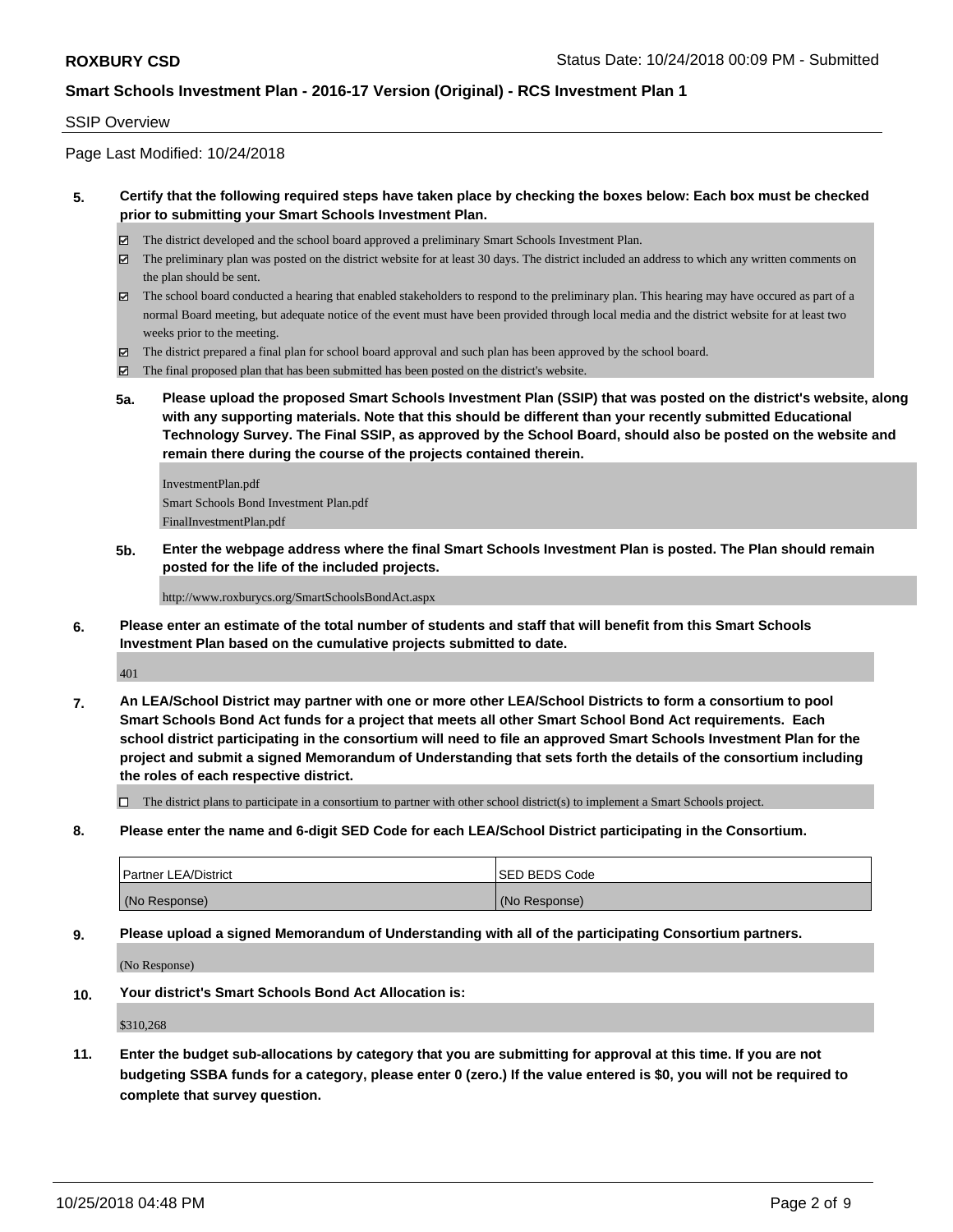# SSIP Overview

Page Last Modified: 10/24/2018

|                                       | Sub-<br><b>Allocations</b> |
|---------------------------------------|----------------------------|
| School Connectivity                   | 157,621                    |
| Connectivity Projects for Communities | $\overline{0}$             |
| <b>Classroom Technology</b>           | $\overline{0}$             |
| Pre-Kindergarten Classrooms           | $\overline{0}$             |
| Replace Transportable Classrooms      | $\Omega$                   |
| High-Tech Security Features           | 79,624                     |
| Totals:                               | 237,245                    |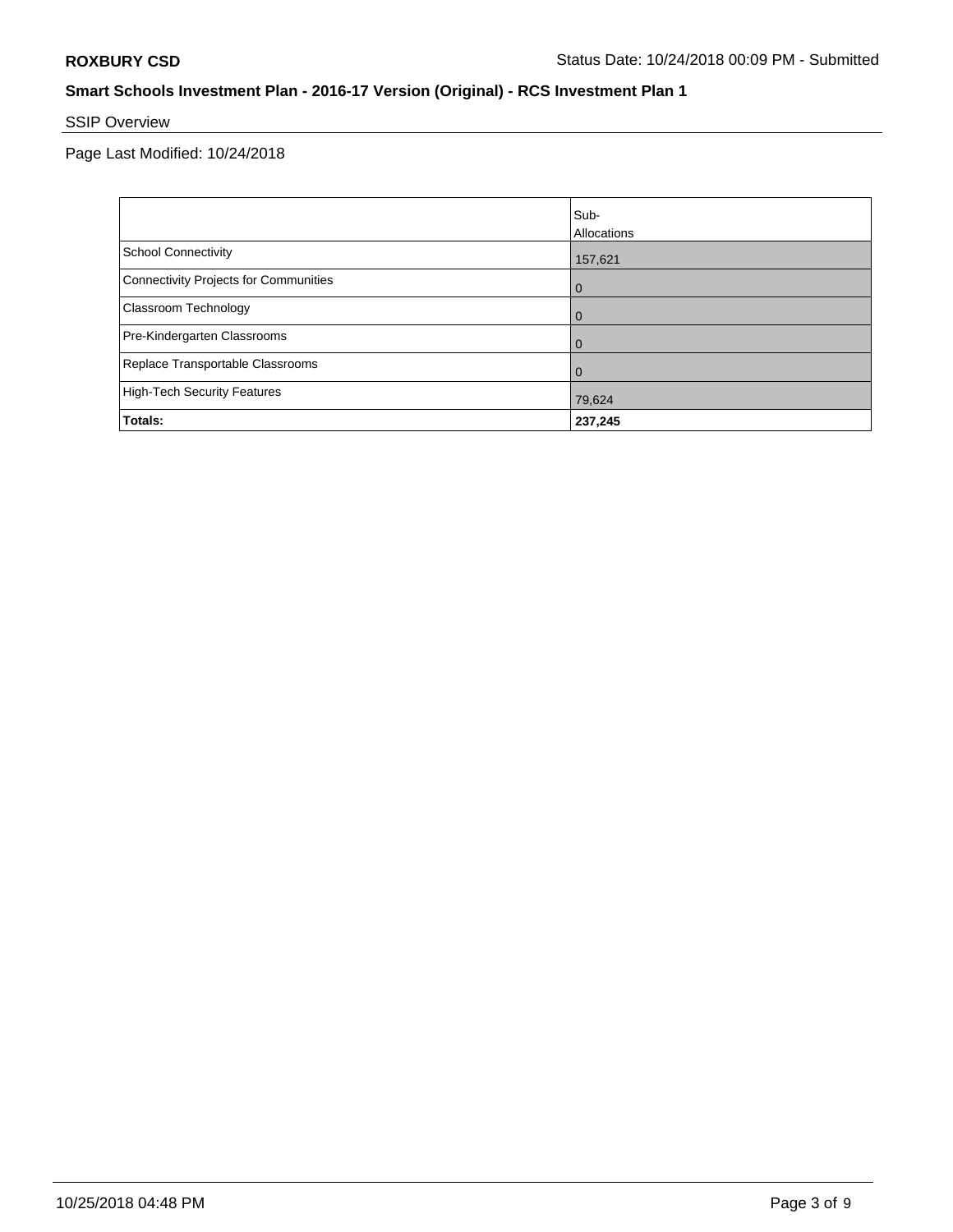### School Connectivity

Page Last Modified: 10/23/2018

- **1. In order for students and faculty to receive the maximum benefit from the technology made available under the Smart Schools Bond Act, their school buildings must possess sufficient connectivity infrastructure to ensure that devices can be used during the school day. Smart Schools Investment Plans must demonstrate that:**
	- **• sufficient infrastructure that meets the Federal Communications Commission's 100 Mbps per 1,000 students standard currently exists in the buildings where new devices will be deployed, or**
	- **• is a planned use of a portion of Smart Schools Bond Act funds, or**
	- **• is under development through another funding source.**

**Smart Schools Bond Act funds used for technology infrastructure or classroom technology investments must increase the number of school buildings that meet or exceed the minimum speed standard of 100 Mbps per 1,000 students and staff within 12 months. This standard may be met on either a contracted 24/7 firm service or a "burstable" capability. If the standard is met under the burstable criteria, it must be:**

**1. Specifically codified in a service contract with a provider, and**

**2. Guaranteed to be available to all students and devices as needed, particularly during periods of high demand, such as computer-based testing (CBT) periods.**

**Please describe how your district already meets or is planning to meet this standard within 12 months of plan submission.**

We have a Gigabyte connection through our RIC (Broome Tioga BOCES). It's rated 1 Gbps with the Internet 1 Gbps- <10Gbps.

- **1a. If a district believes that it will be impossible to meet this standard within 12 months, it may apply for a waiver of this requirement, as described on the Smart Schools website. The waiver must be filed and approved by SED prior to submitting this survey.**
	- By checking this box, you are certifying that the school district has an approved waiver of this requirement on file with the New York State Education Department.

#### **2. Connectivity Speed Calculator (Required)**

|                         | Number of<br>Students | Multiply by<br>100 Kbps | Divide by 1000 Current Speed<br>to Convert to<br>Required<br>Speed in Mb | l in Mb | Expected<br>Speed to be<br>Attained Within Required<br>12 Months | <b>Expected Date</b><br>When<br>Speed Will be<br><b>Met</b> |
|-------------------------|-----------------------|-------------------------|--------------------------------------------------------------------------|---------|------------------------------------------------------------------|-------------------------------------------------------------|
| <b>Calculated Speed</b> | 310                   | 310,000                 | 31                                                                       | 1000    | 1000                                                             | Current                                                     |

## **3. Describe how you intend to use Smart Schools Bond Act funds for high-speed broadband and/or wireless connectivity projects in school buildings.**

We had network assessments completed by three different integrated technology companies to determine our district's needs for online testing connectivity and to make recommendations for upgrade to our infrastructure. Based on all three assessments, the following recommendations were made:

- Replace legacy network switches and infrastructure
- Upgrade and expand wireless network coverage
- Data cabling to wireless access points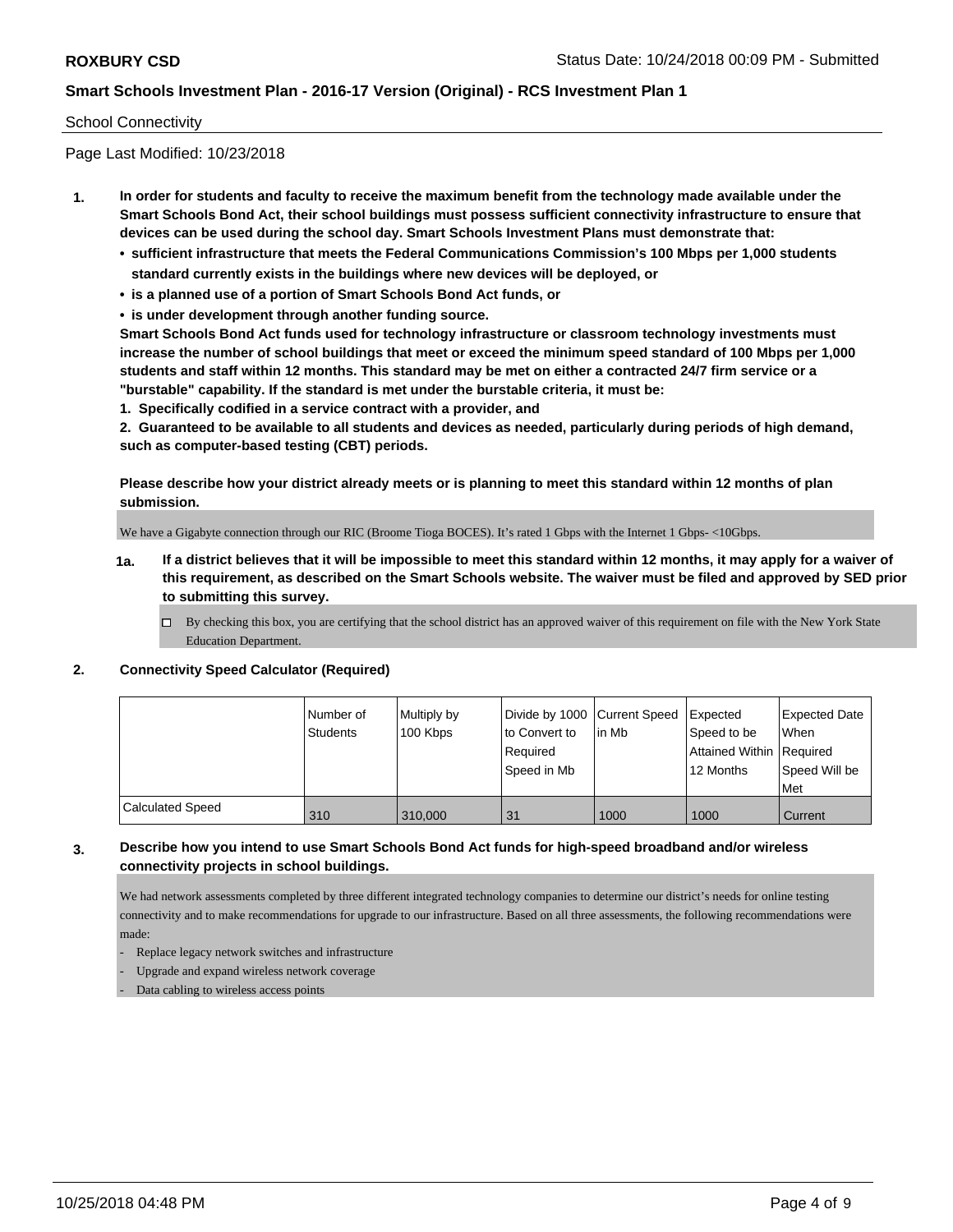School Connectivity

Page Last Modified: 10/23/2018

**4. Describe the linkage between the district's District Instructional Technology Plan and the proposed projects. (There should be a link between your response to this question and your response to Question 1 in Part E. Curriculum and Instruction "What are the district's plans to use digital connectivity and technology to improve teaching and learning?)**

The district's plan is to utilize digital connectivity and technology to increase district wide communication and facilitate educational opportunities in and outside the classroom. This includes, but is not limited to, incorporating Google Ed, Castle Learning, Distance Learning, Virtual Field Trips, Online Databases, etc.

An infrastructure upgrade will create the backbone platform which will allow us to support all instructional components. The WiFi upgrade will allow us to increase the number of "one-on-one" devices available for student research, collaboration and instruction by providing an "always on" access to

technology.

**5. If the district wishes to have students and staff access the Internet from wireless devices within the school building, or in close proximity to it, it must first ensure that it has a robust Wi-Fi network in place that has sufficient bandwidth to meet user demand.**

#### **Please describe how you have quantified this demand and how you plan to meet this demand.**

We have seen an increase of use of mobile technology in the district over the past two years and we expect this will continue to grow. During the 2015-16 school year, we are introducing "one-on-one" chromebooks to our 5th and 6th grade students; this year we have expanded to include 7th and 8th grade students. We will be continuing to increase the number of chromebooks and mobile devices to all other grades level over the course of the next three years in preparation for online testing and other educational opportunities. With the increase of chromebooks and mobile devices, we have noticed connection issues with our current WiFi architecture. We had three different integrated technology companies perform a network assessment to identify the target areas of the connection issues and to make recommendation to upgrade our wireless infrastructure. All three companies recommended upgrading our WiFi infrastructure to 802.11ac capability.

**6. As indicated on Page 5 of the guidance, the Office of Facilities Planning will have to conduct a preliminary review of all capital projects, including connectivity projects.**

**Please indicate on a separate row each project number given to you by the Office of Facilities Planning.**

| <b>Project Number</b> |  |
|-----------------------|--|
| 12-15-02-04-0-001-017 |  |

**7. Certain high-tech security and connectivity infrastructure projects may be eligible for an expedited review process as determined by the Office of Facilities Planning.**

#### **Was your project deemed eligible for streamlined review?**

No

**8. Include the name and license number of the architect or engineer of record.**

| 'Name                 | License Number |
|-----------------------|----------------|
| <b>William Taylor</b> | 15512          |

**9. If you are submitting an allocation for School Connectivity complete this table.**

**Note that the calculated Total at the bottom of the table must equal the Total allocation for this category that you entered in the SSIP Overview overall budget.**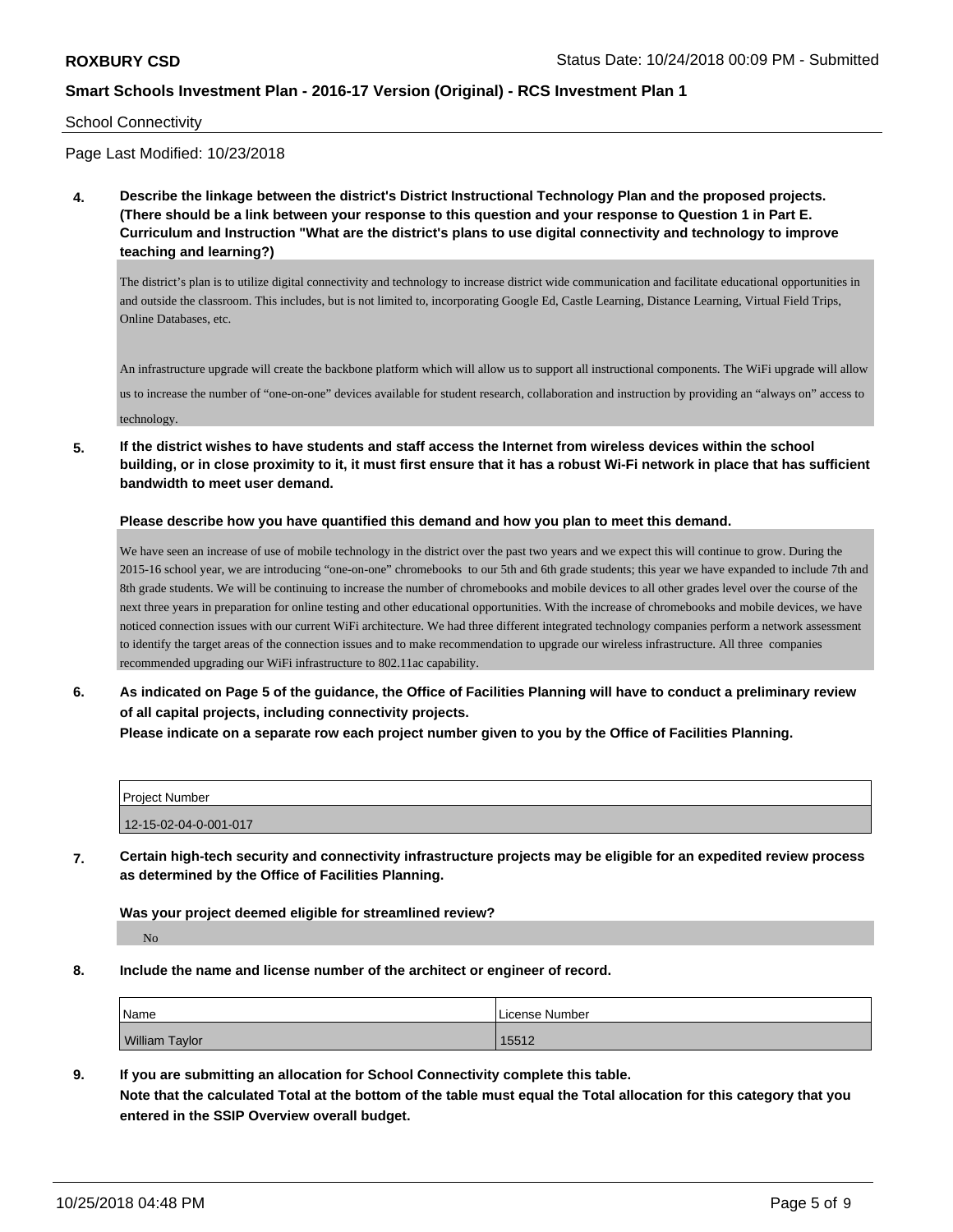School Connectivity

Page Last Modified: 10/23/2018

|                                            | Sub-<br>Allocation |
|--------------------------------------------|--------------------|
| Network/Access Costs                       | 80,914             |
| <b>Outside Plant Costs</b>                 | $\overline{0}$     |
| School Internal Connections and Components | 39,385             |
| Professional Services                      | 36,222             |
| Testing                                    | $\mathbf 0$        |
| <b>Other Upfront Costs</b>                 | 1,100              |
| <b>Other Costs</b>                         | $\mathbf 0$        |
| Totals:                                    | 157,621            |

**10. Please detail the type, quantity, per unit cost and total cost of the eligible items under each sub-category. This is especially important for any expenditures listed under the "Other" category. All expenditures must be eligible for tax-exempt financing to be reimbursed through the SSBA. Sufficient detail must be provided so that we can verify this is the case. If you have any questions, please contact us directly through smartschools@nysed.gov. NOTE: Wireless Access Points should be included in this category, not under Classroom Educational Technology, except those that will be loaned/purchased for nonpublic schools.**

**Add rows under each sub-category for additional items, as needed.**

| Select the allowable expenditure<br>type.<br>Repeat to add another item under | Item to be purchased                                                                | Quantity       | Cost per Item | <b>Total Cost</b> |
|-------------------------------------------------------------------------------|-------------------------------------------------------------------------------------|----------------|---------------|-------------------|
| each type.                                                                    |                                                                                     |                |               |                   |
| <b>Network/Access Costs</b>                                                   | Meraki MX84 Cloud Managed Security<br>Appliance                                     | $\mathbf 1$    | 1,217         | 1,217             |
| Network/Access Costs                                                          | Meraki MS350-48FP L3 Stck Cld-<br>Mngd 48x GigE 740W PoE Switch                     | $\overline{7}$ | 7,097         | 49,681            |
| Network/Access Costs                                                          | Meraki MS350-24P L3 Stck Cld-Mngd<br>24x GigE 370W PoE Switch Erate 80%<br>discount | 2              | 800           | 1.600             |
| <b>Connections/Components</b>                                                 | Meraki 1 GbE SFP Copper Module                                                      | 3              | 241           | 723               |
| <b>Connections/Components</b>                                                 | Meraki 10 GbE Twinax Cable with<br>SFP+ Modules, 3 Meter                            | 2              | 92            | 183               |
| <b>Connections/Components</b>                                                 | Meraki 10G Base SR Multi-Mode                                                       | $\overline{4}$ | 607           | 2,428             |
| <b>Network/Access Costs</b>                                                   | Meraki MR42 Cloud Managed Erate<br>80% Discount                                     | 53             | 150           | 7,950             |
| <b>Professional Services</b>                                                  | Professional Services-Annese                                                        | 1              | 29,222        | 29,222            |
| <b>Professional Services</b>                                                  | <b>Architect Fees</b>                                                               | 1              | 7,000         | 7,000             |
| <b>Other Upfront Costs</b>                                                    | Rental of lift for Cable Installation                                               | 1              | 1,100         | 1,100             |
| Network/Access Costs                                                          | Meraki MX84 Advanced Security                                                       | 1              | 2,640         | 2,640             |
| Network/Access Costs                                                          | Meraki MS350-48FP Enterprise<br>License                                             | $\overline{7}$ | 904           | 6,329             |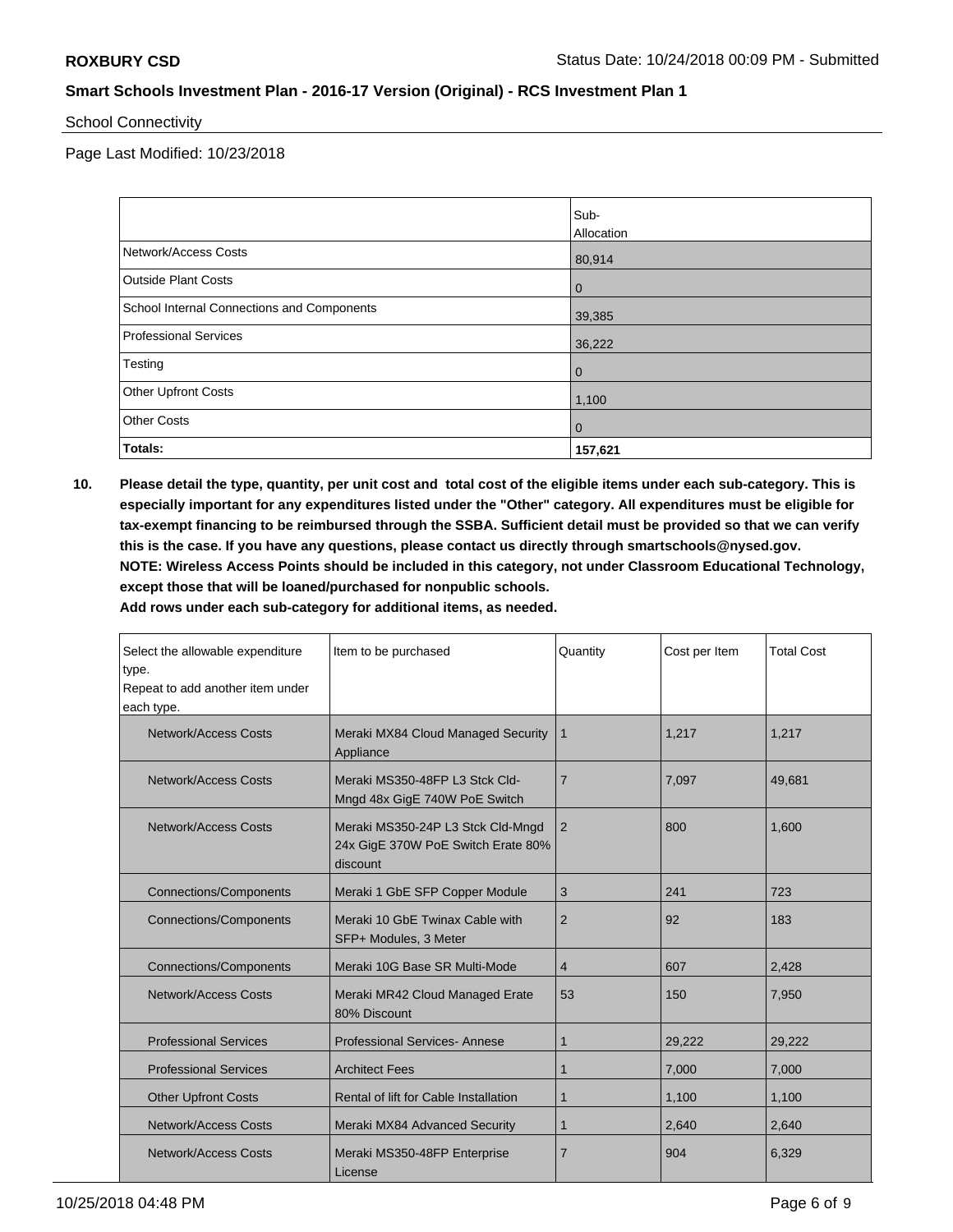# School Connectivity

# Page Last Modified: 10/23/2018

| Select the allowable expenditure<br>type. | Item to be purchased                                  | Quantity       | Cost per Item  | <b>Total Cost</b> |
|-------------------------------------------|-------------------------------------------------------|----------------|----------------|-------------------|
| Repeat to add another item under          |                                                       |                |                |                   |
| each type.                                |                                                       |                |                |                   |
| <b>Network/Access Costs</b>               | Meraki MS350-24P Enterprise License                   | $\overline{2}$ | 502            | 1,003             |
| <b>Network/Access Costs</b>               | Meraki MR Enterprise License                          | 53             | 198            | 10,494            |
| <b>Connections/Components</b>             | Cat 6A cable installation NYS OGS<br>contract rate    | 67             | 500            | 33,500            |
| <b>Connections/Components</b>             | Hubbell 12 Port Cat 6A Verticle Patch<br>Panel        | $\overline{1}$ | 129            | 129               |
| <b>Connections/Components</b>             | Hubbell Cat 6 24 Port Patch Panel                     | $\overline{2}$ | 175            | 350               |
| <b>Connections/Components</b>             | Hubbell Cat 6 Nextspped 48 Port<br><b>Patch Panel</b> | 1              | 340            | 340               |
| <b>Connections/Components</b>             | Hubbell Category 6 panel insert                       | 88             | $\overline{7}$ | 616               |
| <b>Connections/Components</b>             | Hubbell Surface Box 1 Port Office<br>White            | 88             | 3              | 264               |
| <b>Connections/Components</b>             | 3/4 J-Hook Cable Support                              | 100            |                | 100               |
| <b>Connections/Components</b>             | Category 6 Patch Cables                               | 176            | 2              | 352               |
| <b>Connections/Components</b>             | 2 inch J hook cable support                           | 100            | $\overline{4}$ | 400               |
| (No Response)                             | (No Response)                                         | (No Response)  | (No Response)  | (No Response)     |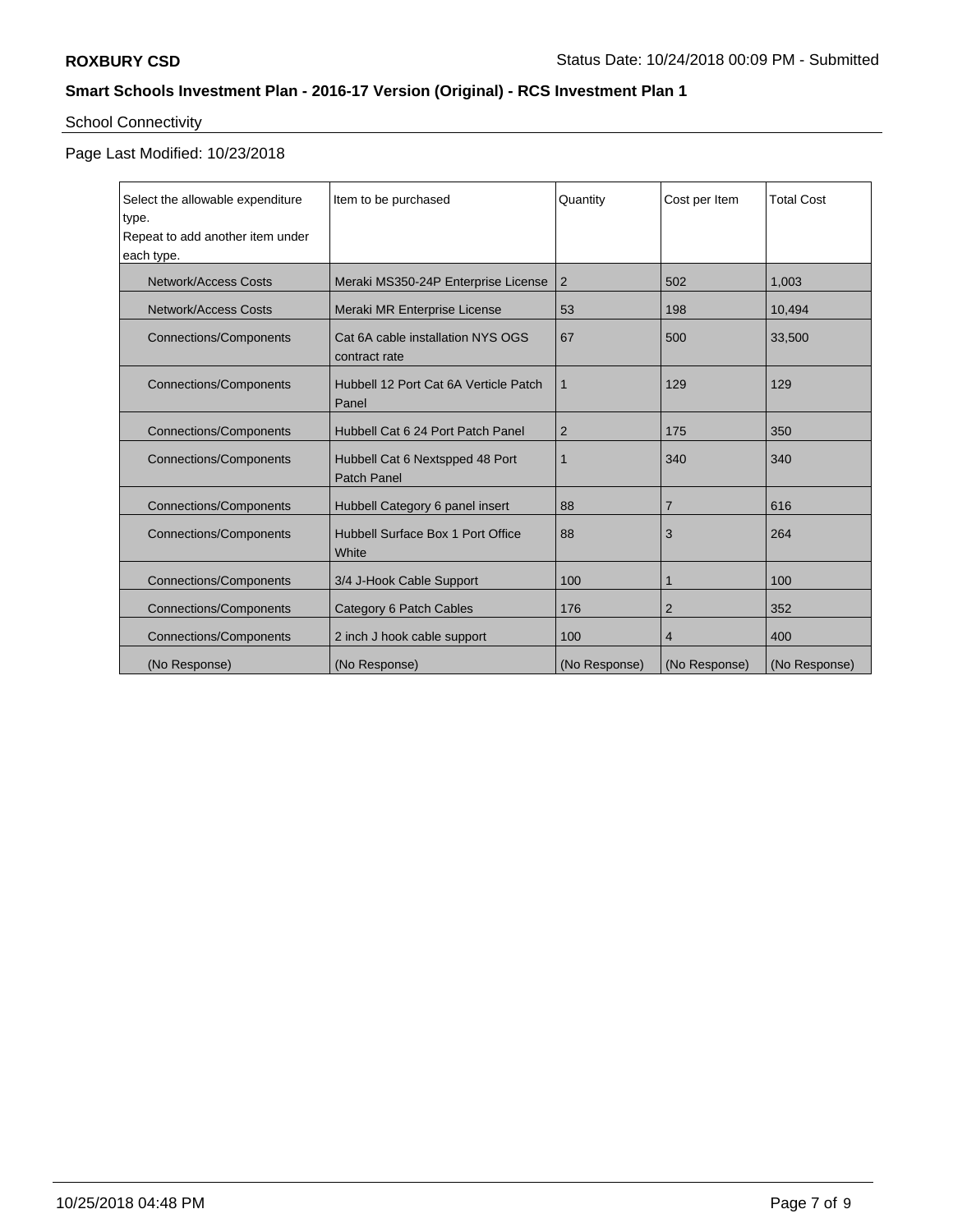#### High-Tech Security Features

Page Last Modified: 10/23/2018

**1. Describe how you intend to use Smart Schools Bond Act funds to install high-tech security features in school buildings and on school campuses.**

The smart schools bond act funds will be used to replace our current 4 IP camera system with Meraki system with enhanced features which will included 9 HD IP indoor cameras, 11 HD IP outdoor cameras, and 2 HD IP outdoor cameras at the bus garage. The new camera will require new data cabling at each camera location for both the district s main building and the bus garage. The HD IP camera system will provide better access to the system by administration as well as allowing for high megapixel playback.

**2. All plans and specifications for the erection, repair, enlargement or remodeling of school buildings in any public school district in the State must be reviewed and approved by the Commissioner. Districts that plan capital projects using their Smart Schools Bond Act funds will undergo a Preliminary Review Process by the Office of Facilities Planning.** 

**Please indicate on a separate row each project number given to you by the Office of Facilities Planning.**

| <b>Project Number</b> |  |
|-----------------------|--|
| 12-15-02-04-0-001-017 |  |

- **3. Was your project deemed eligible for streamlined Review?**
	- Yes
	- $\boxtimes$  No
- **4. Include the name and license number of the architect or engineer of record.**

| <sup>'</sup> Name     | License Number |
|-----------------------|----------------|
| <b>William Taylor</b> | 15512          |

**5. If you have made an allocation for High-Tech Security Features, complete this table.**

**Note that the calculated Total at the bottom of the table must equal the Total allocation for this category that you entered in the SSIP Overview overall budget.**

|                                                      | Sub-Allocation |
|------------------------------------------------------|----------------|
| Capital-Intensive Security Project (Standard Review) | $\overline{0}$ |
| <b>Electronic Security System</b>                    | 65,784         |
| <b>Entry Control System</b>                          | $\Omega$       |
| Approved Door Hardening Project                      | $\Omega$       |
| <b>Other Costs</b>                                   | 13,840         |
| Totals:                                              | 79,624         |

**6. Please detail the type, quantity, per unit cost and total cost of the eligible items under each sub-category. This is especially important for any expenditures listed under the "Other" category. All expenditures must be capital-bond eligible to be reimbursed through the SSBA. If you have any questions, please contact us directly through smartschools@nysed.gov.**

**Add rows under each sub-category for additional items, as needed.**